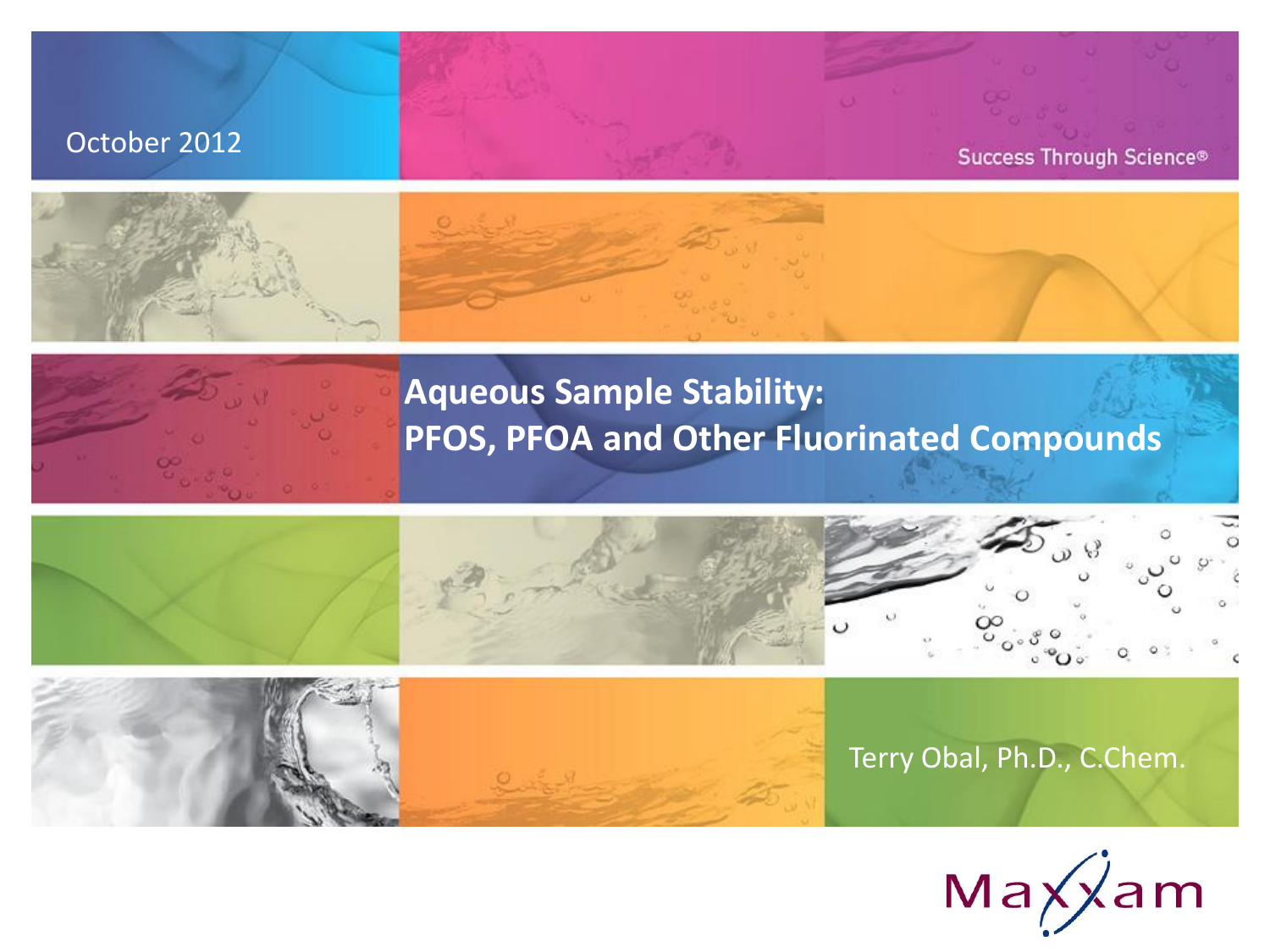# ACKNOWLEDGMENTS

Success Through Science®



#### **Adam Robinson**

Sin Chii Chia

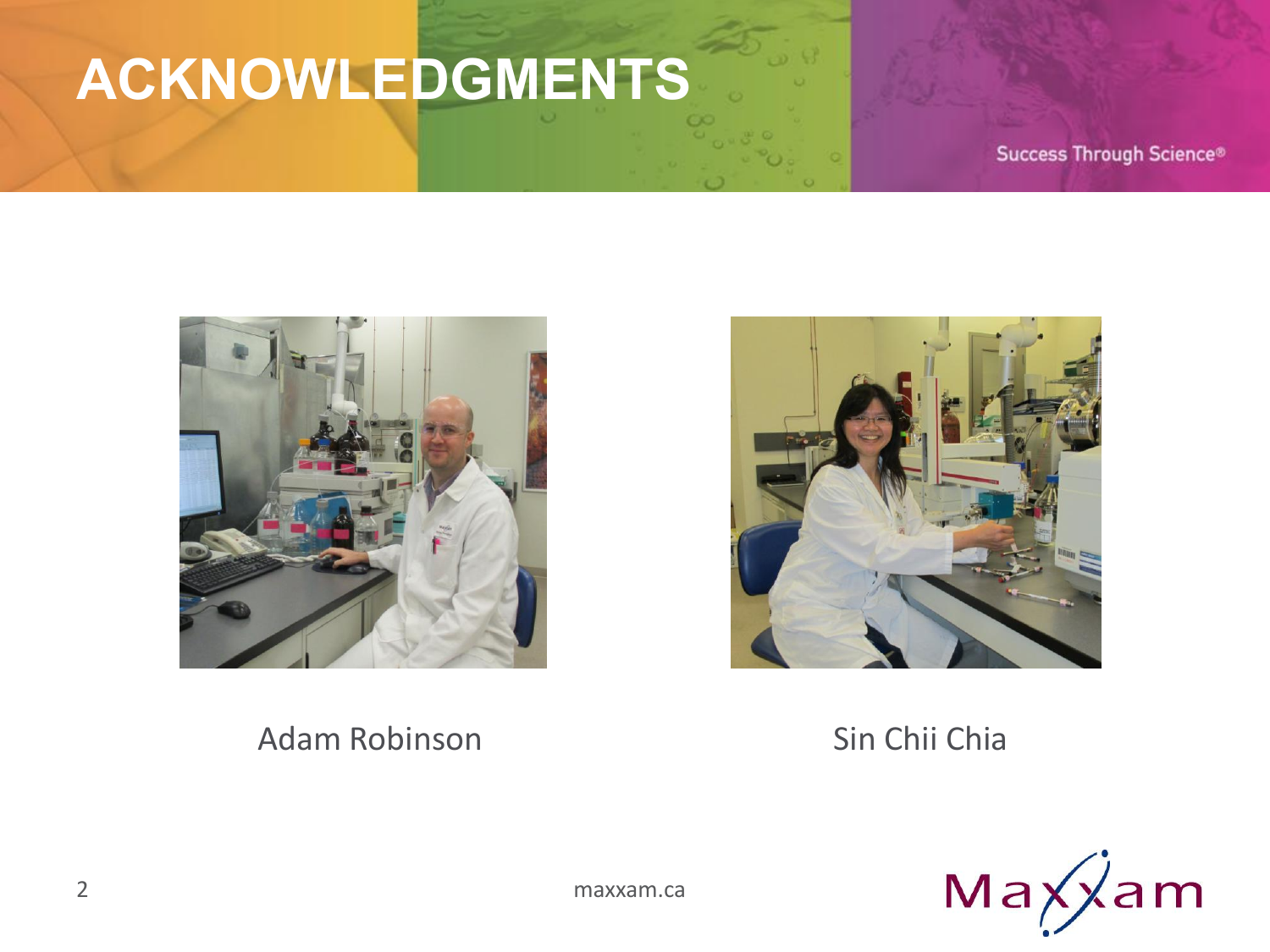

# *'The most exciting phrase to hear in science, the only one that heralds new discoveries, is not "Eureka!", but rather…*

*"Hmm... that's funny...."*

*- Isaac Asimov*



3 maxxam.ca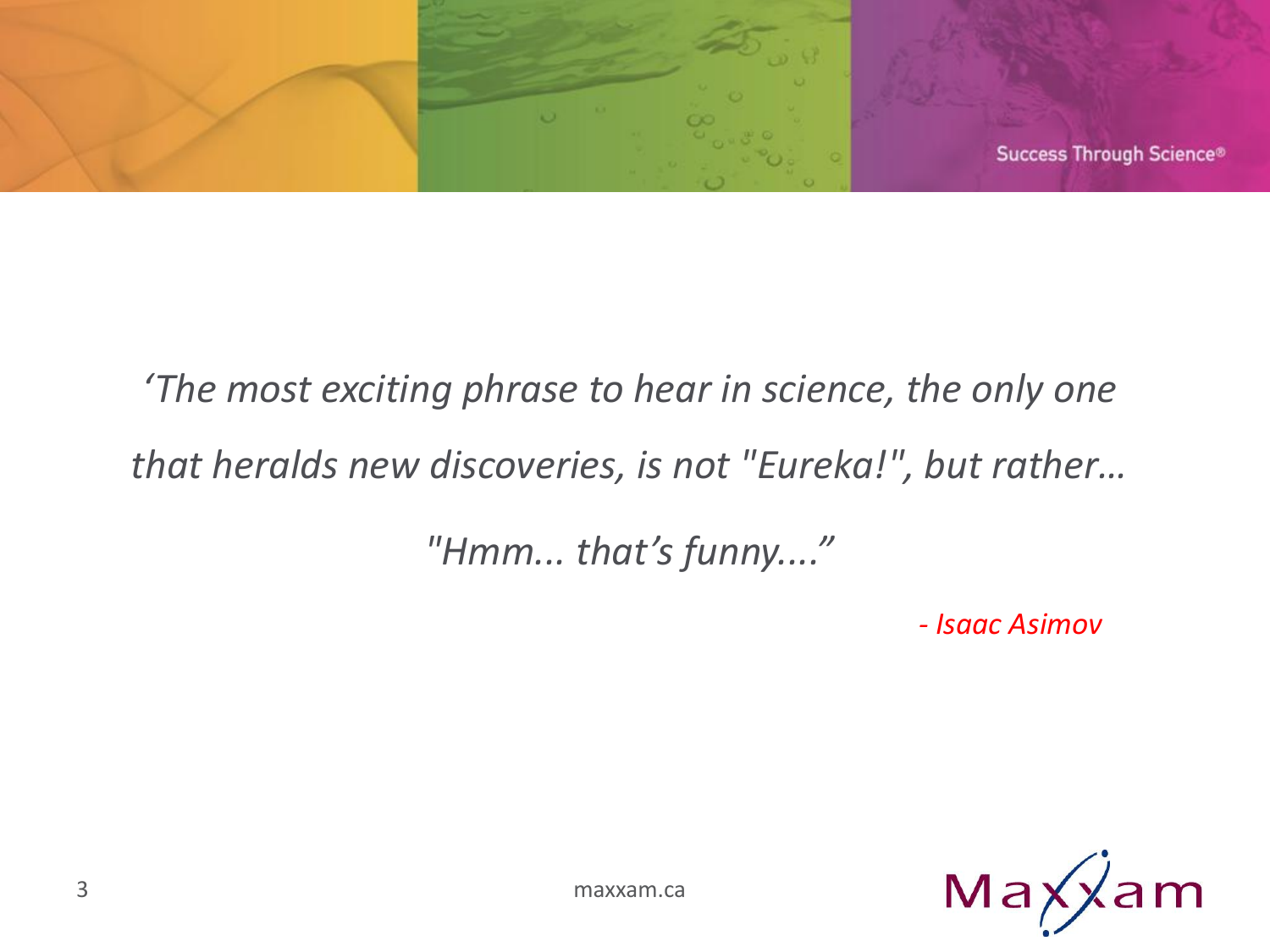

Success Through Science®

- **Background**
- **Objectives**
- **Experimental Design**

o

- **Results**
- Conclusions

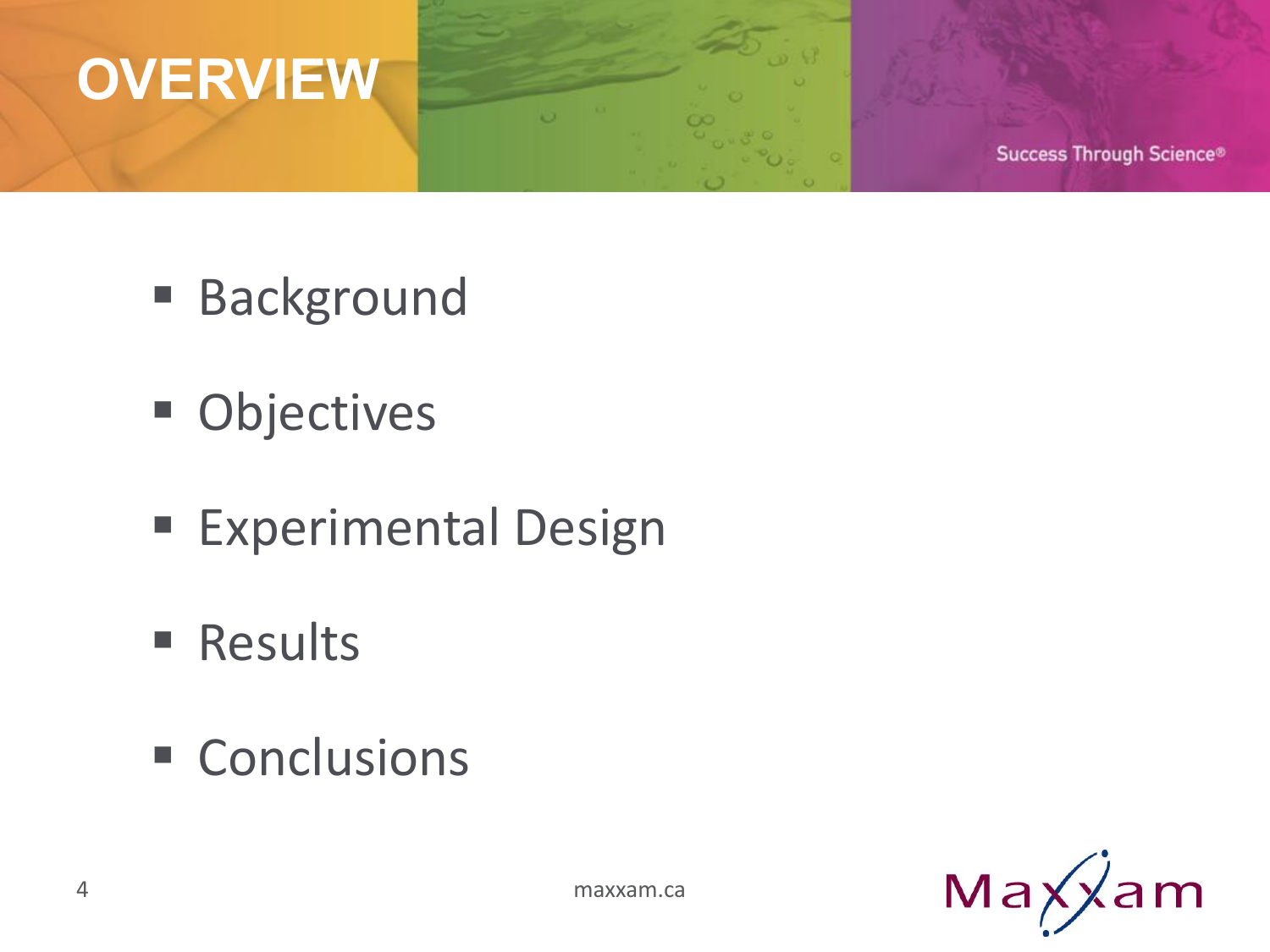#### What are they?

**Success Through Science®** 





**Perfluorooctanoic Acid (PFOA)**

**Teflon®**

**Perfluorooctane Sulfonate (PFOS)**

**Scotchguard®**

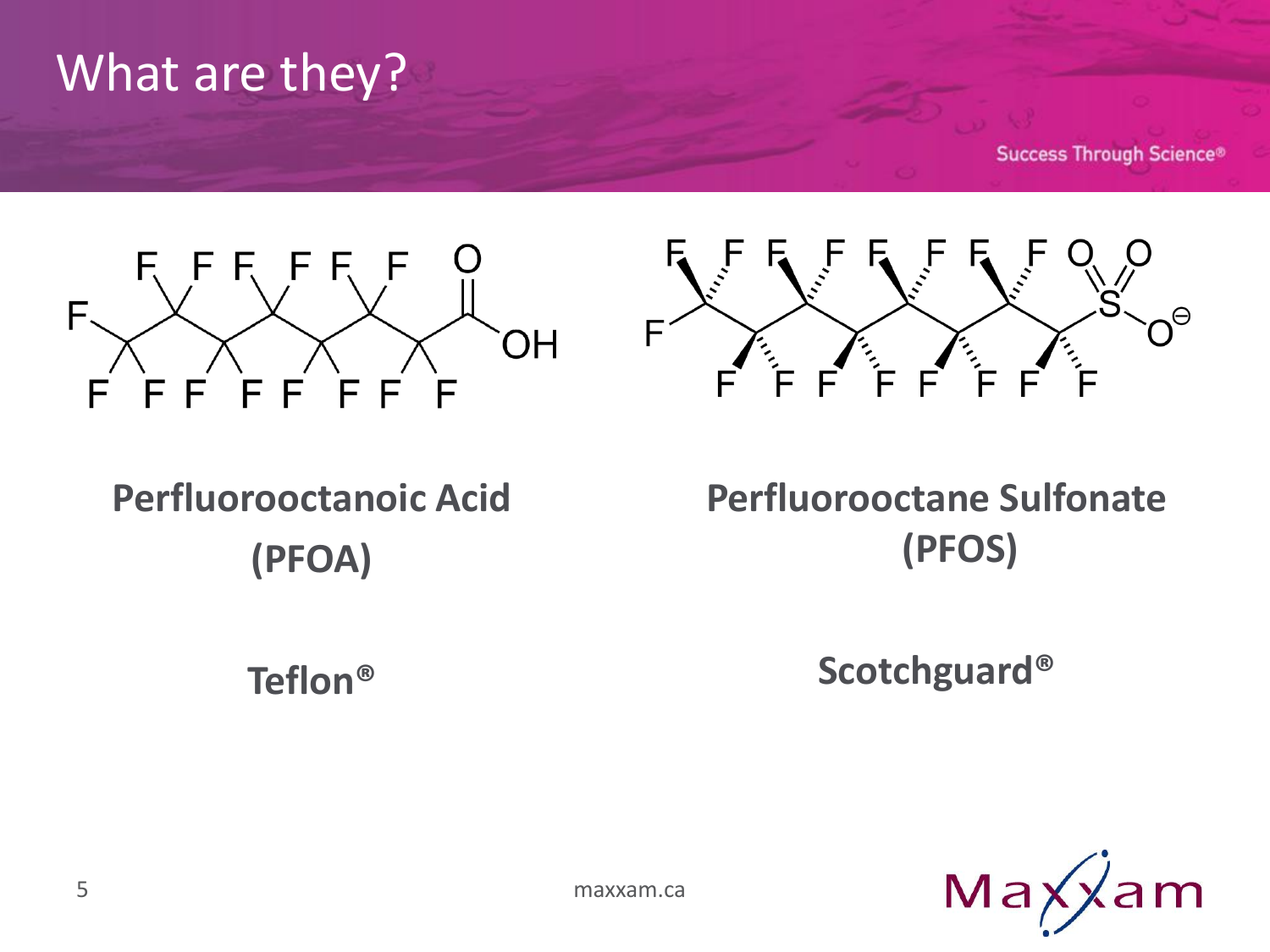#### **PFCs and Surfactants**

**Success Through Science®** 



**Hydrophobic** 

#### **Perfluorooctane Sulfonate**

(PFOS)



maxxam.ca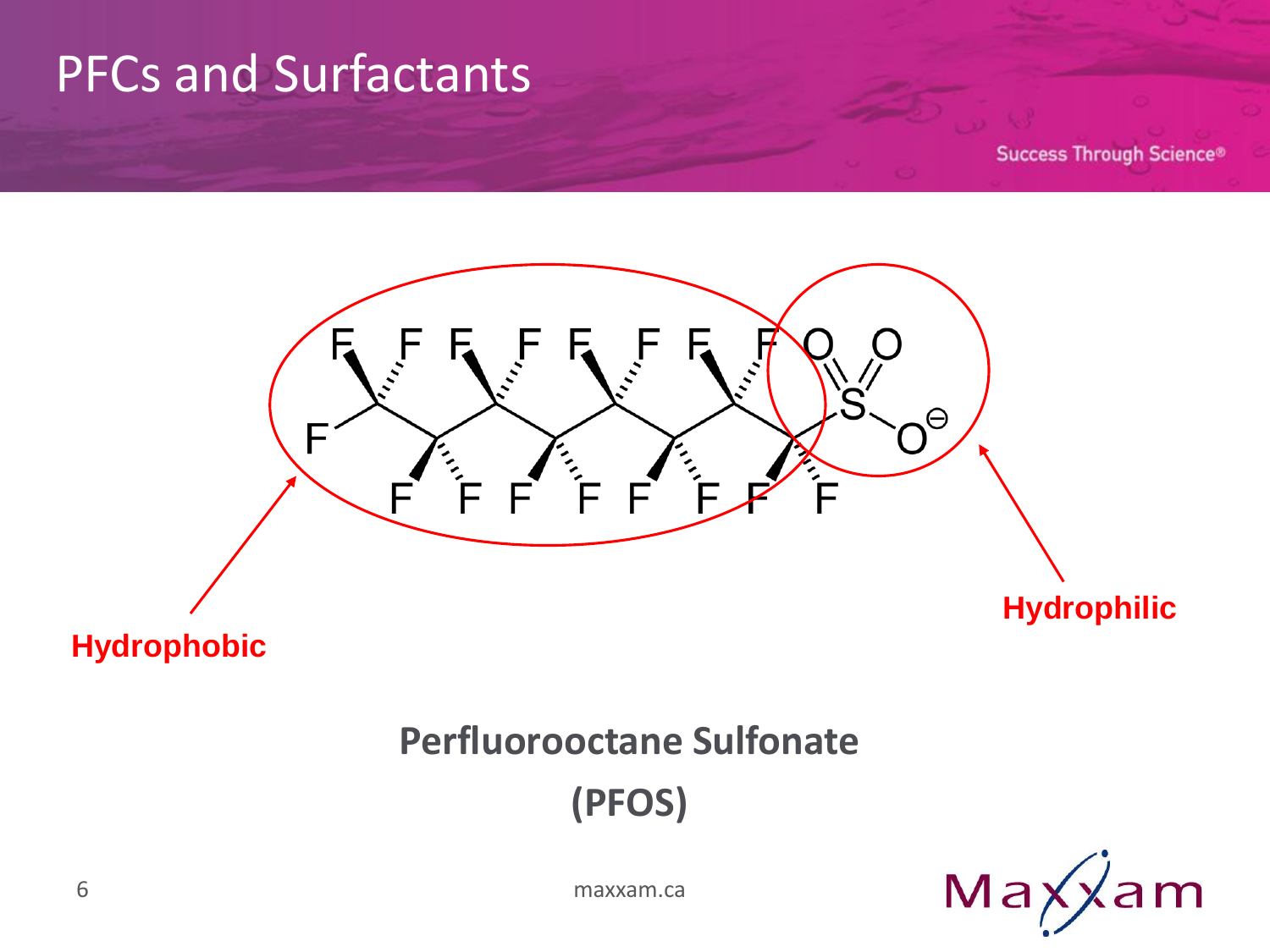#### Why do we care?



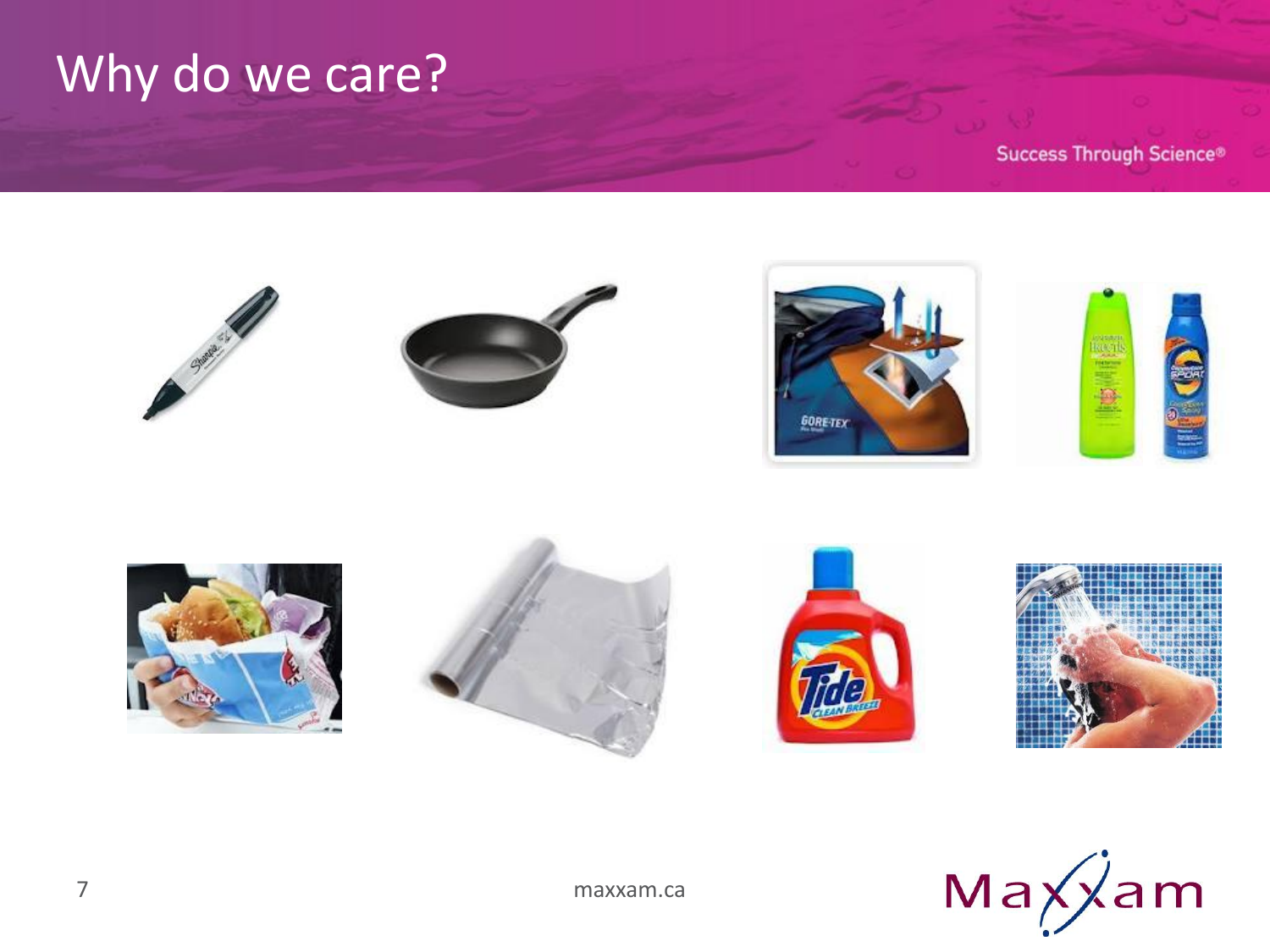#### Regulatory Limits – Drinking Water

| <b>Jurisdiction</b>     | <b>PFOA</b><br>(ug/L)      | <b>PFOS</b><br>(ug/L) |
|-------------------------|----------------------------|-----------------------|
| Canada - Health Canada  | 0.7                        | 0.3                   |
| $U.S.A - EPA$           | 0.4                        | 0.2                   |
| U.S.A. - Minnesota      | 0.3                        | 0.2                   |
| U.S.A. - New Jersey     | 0.04                       | N/V                   |
| U.S.A. - North Carolina | $\overline{2}$             | N/V                   |
| Europe - United Kingdom | 10                         | 0.3                   |
| Europe - Germany        | 0.1 (sum of PFOA and PFOS) |                       |

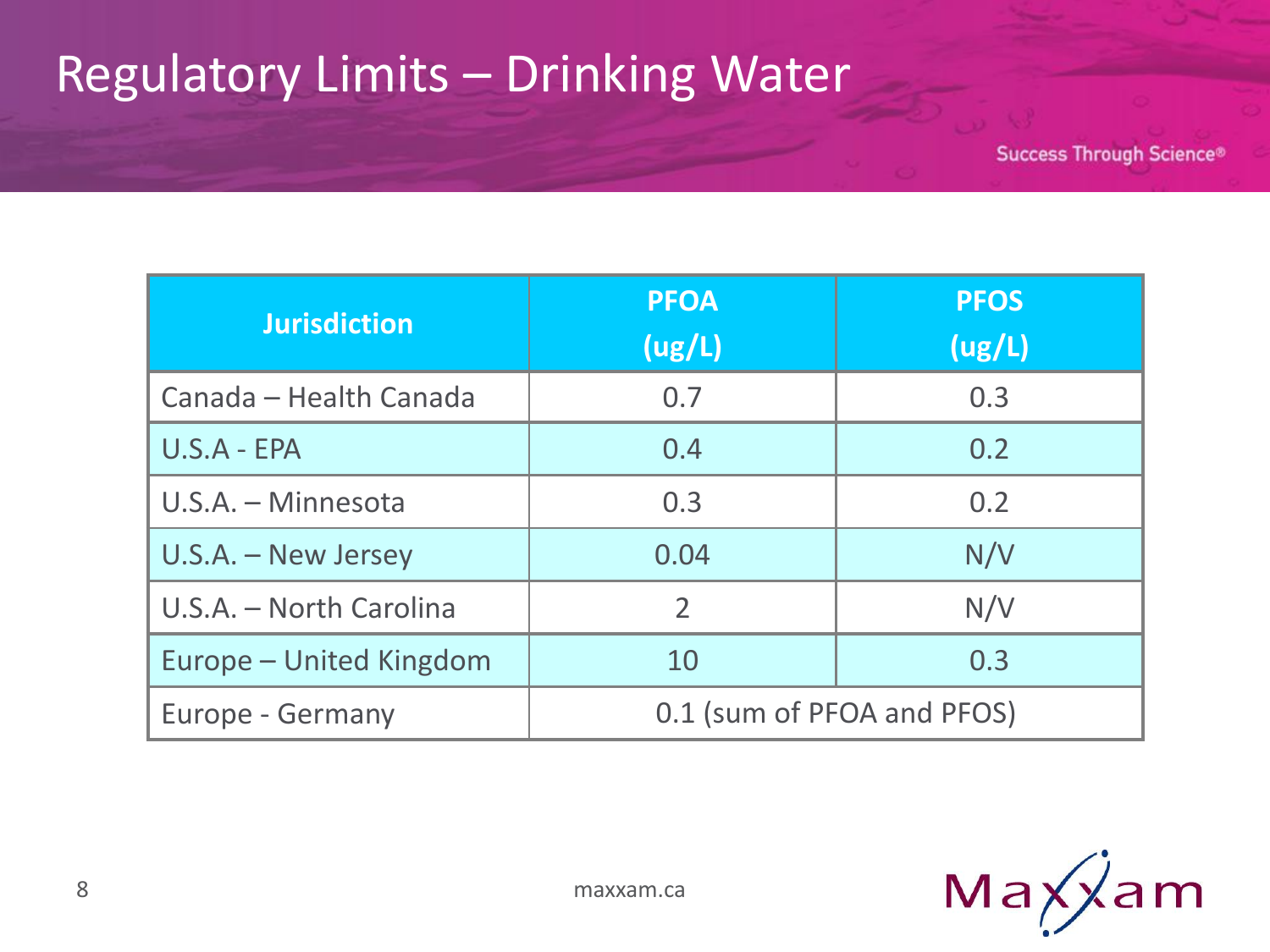

- Sample matrices range from simple to complex
- Adsorption of PFC onto surfaces can be rapid resulting in potential low bias in data
- PFOS data reproducibility of significant concern

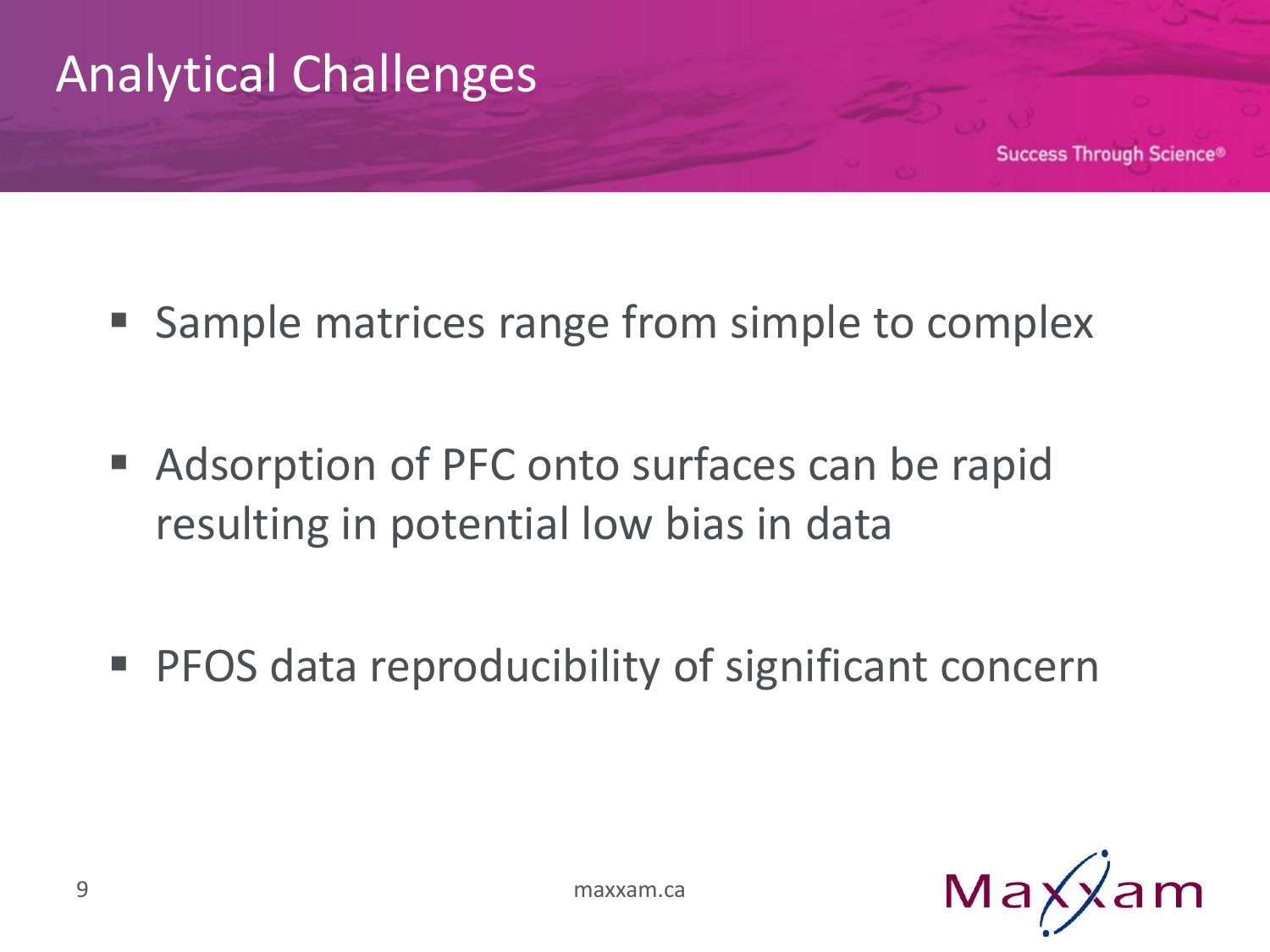

- Data variability
- Lack of confidence in the results
- **If all inability to make supportable remedial decisions**

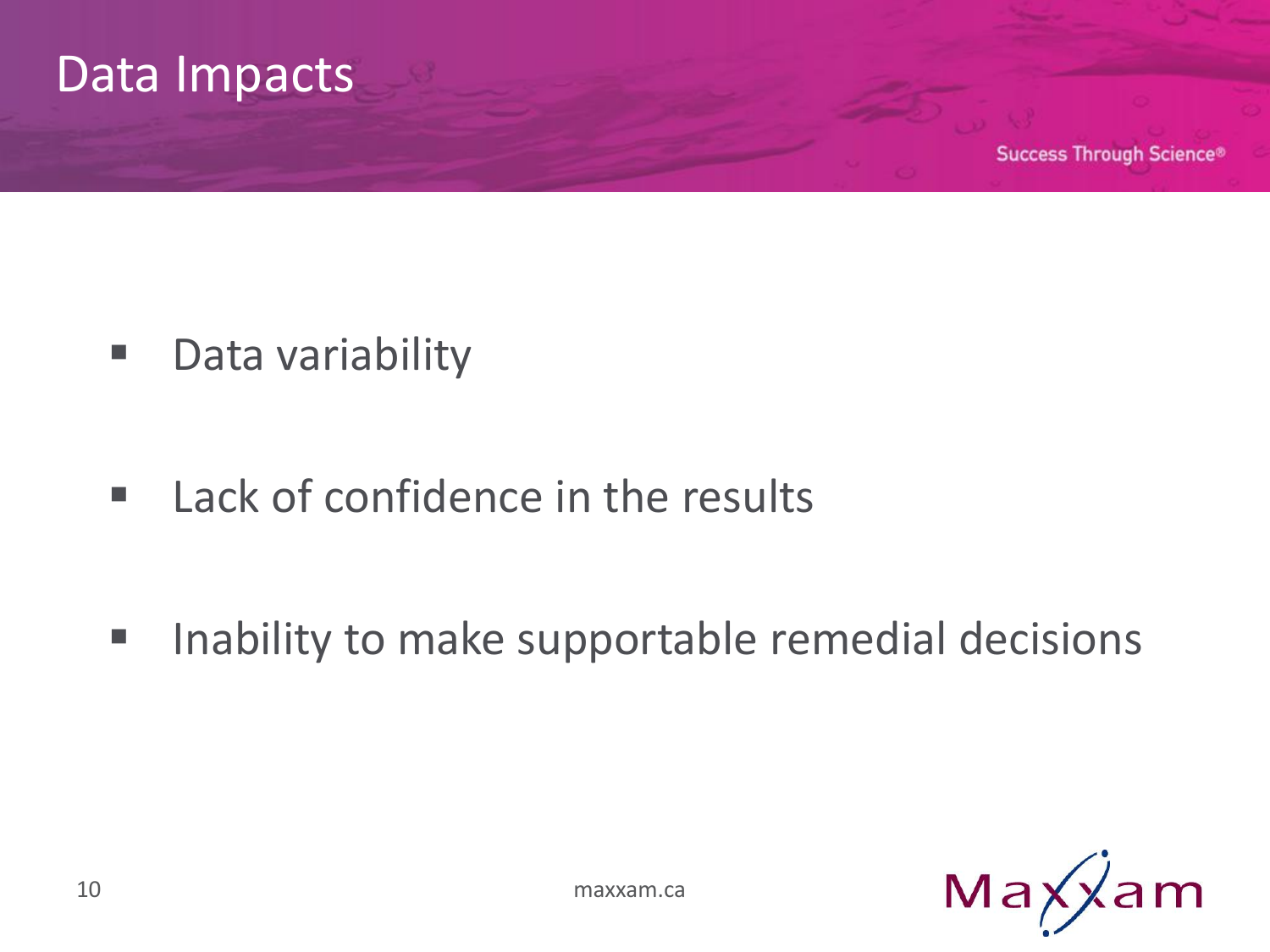

- Obtain a "practical" understanding of adsorptive behaviour of PFCs in aqueous samples
- Study adsorption based on:
	- Molecular weight
	- Sample container material
	- Multiple transfers
	- Time
	- Application of matrix modifiers
- Explore the effects of different conditions

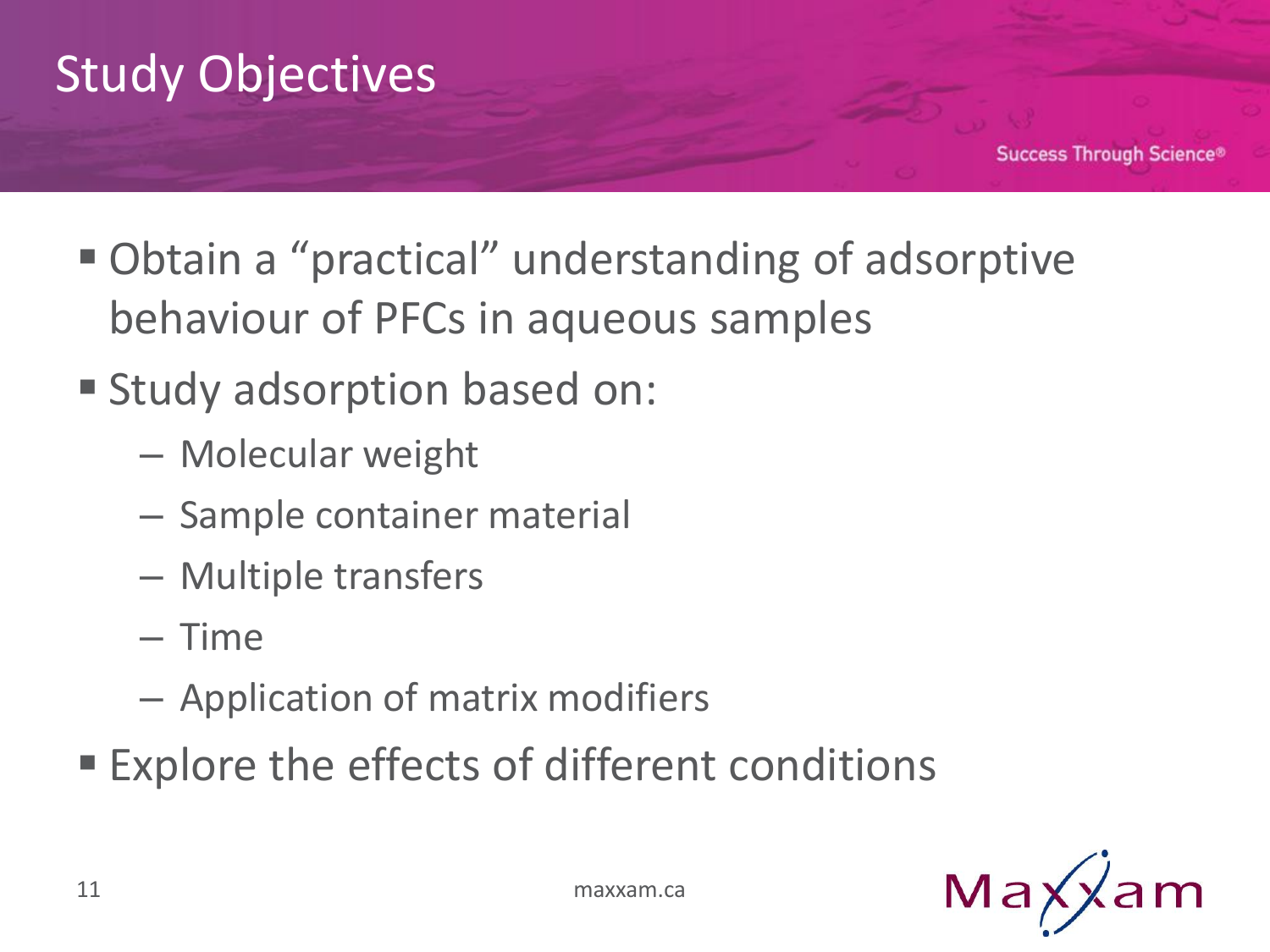#### PFC Recovery Data: Container Material

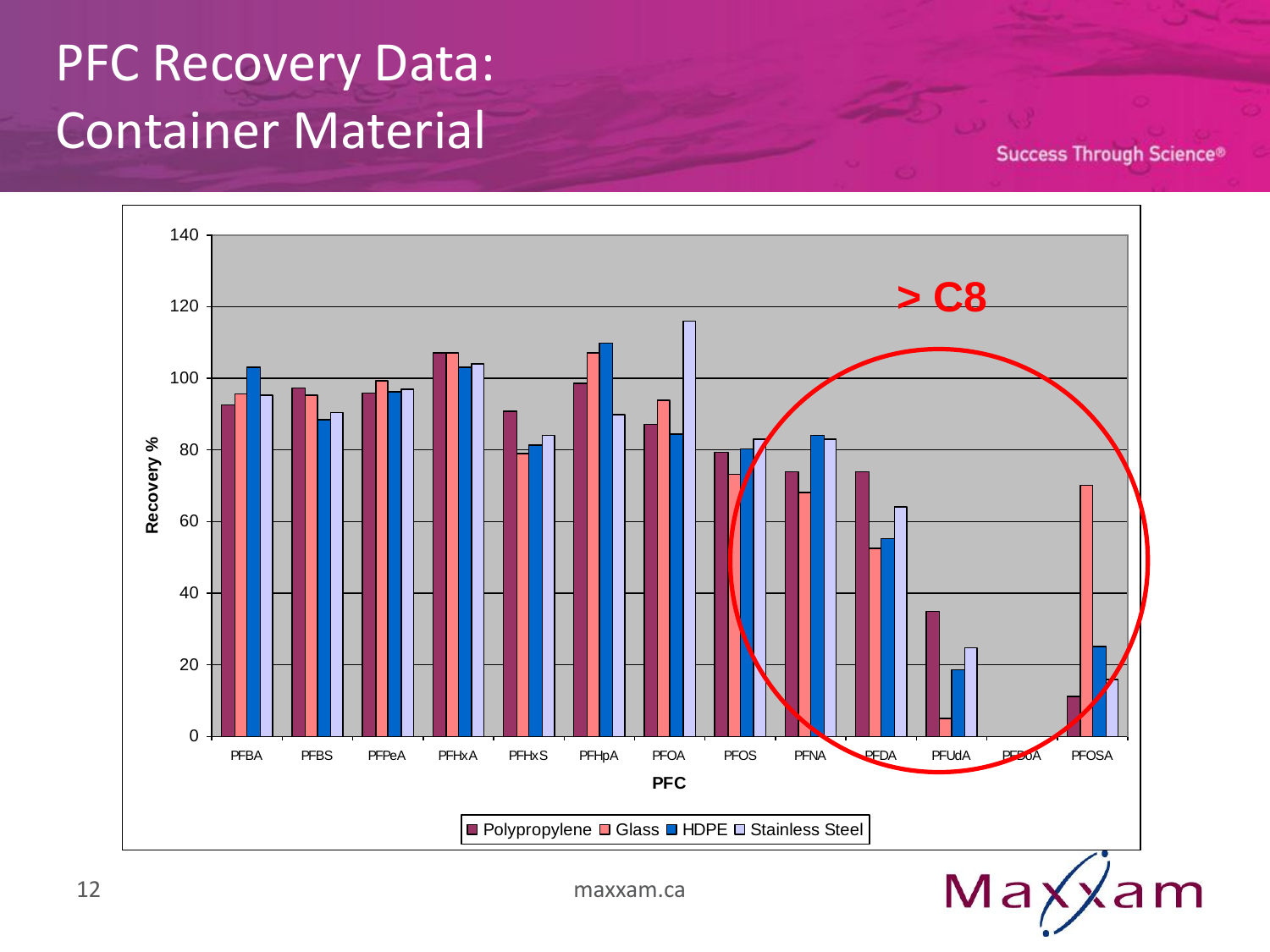#### PFOS/PFOA/PFDoA Recovery: Consecutive Sample Transfers



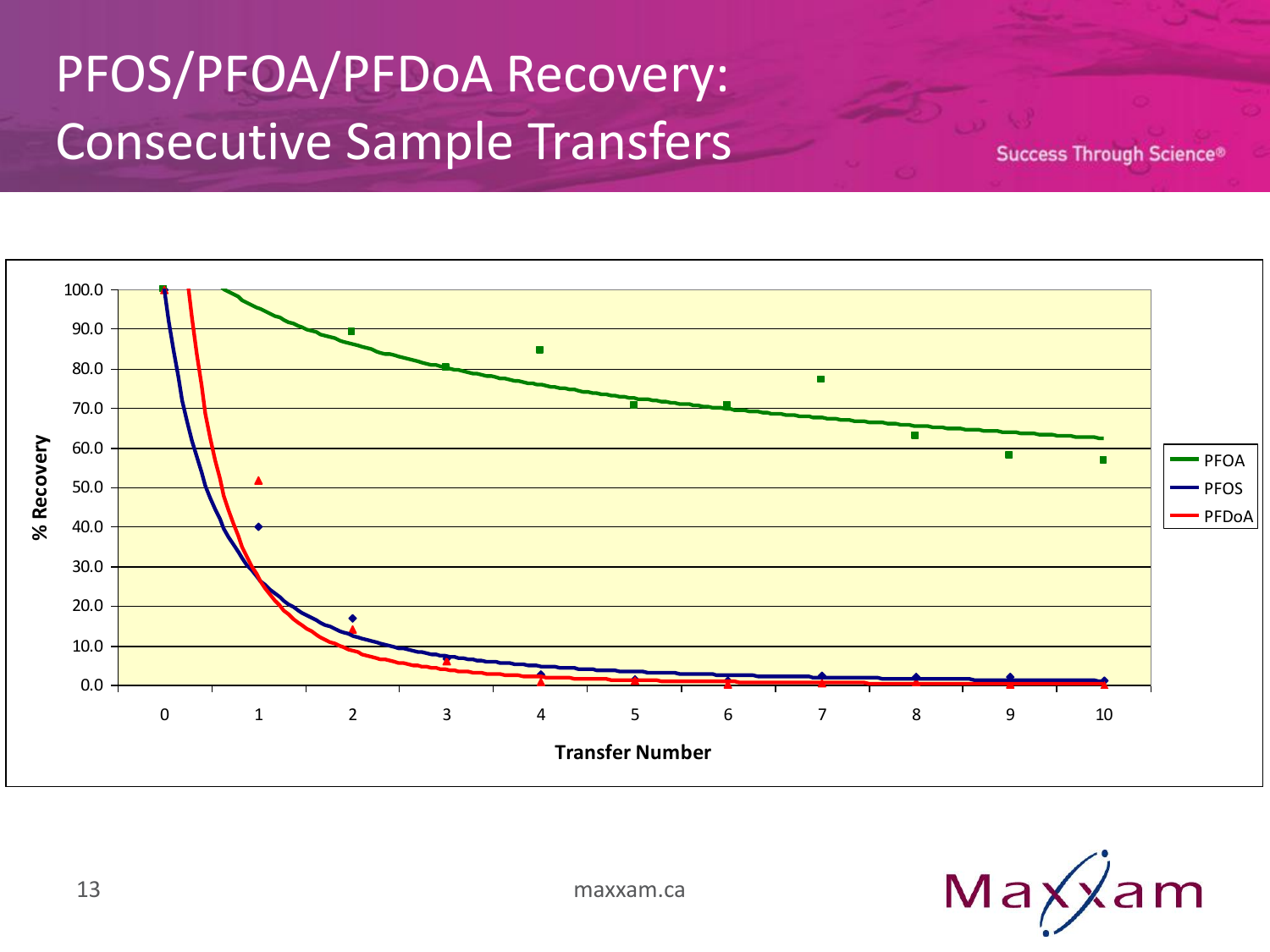# PFOS/PFOA Recovery: Aqueous Matrix Modifiers (pH)

**Success Through Science®** 



#### Polypropylene







14 maxxam.ca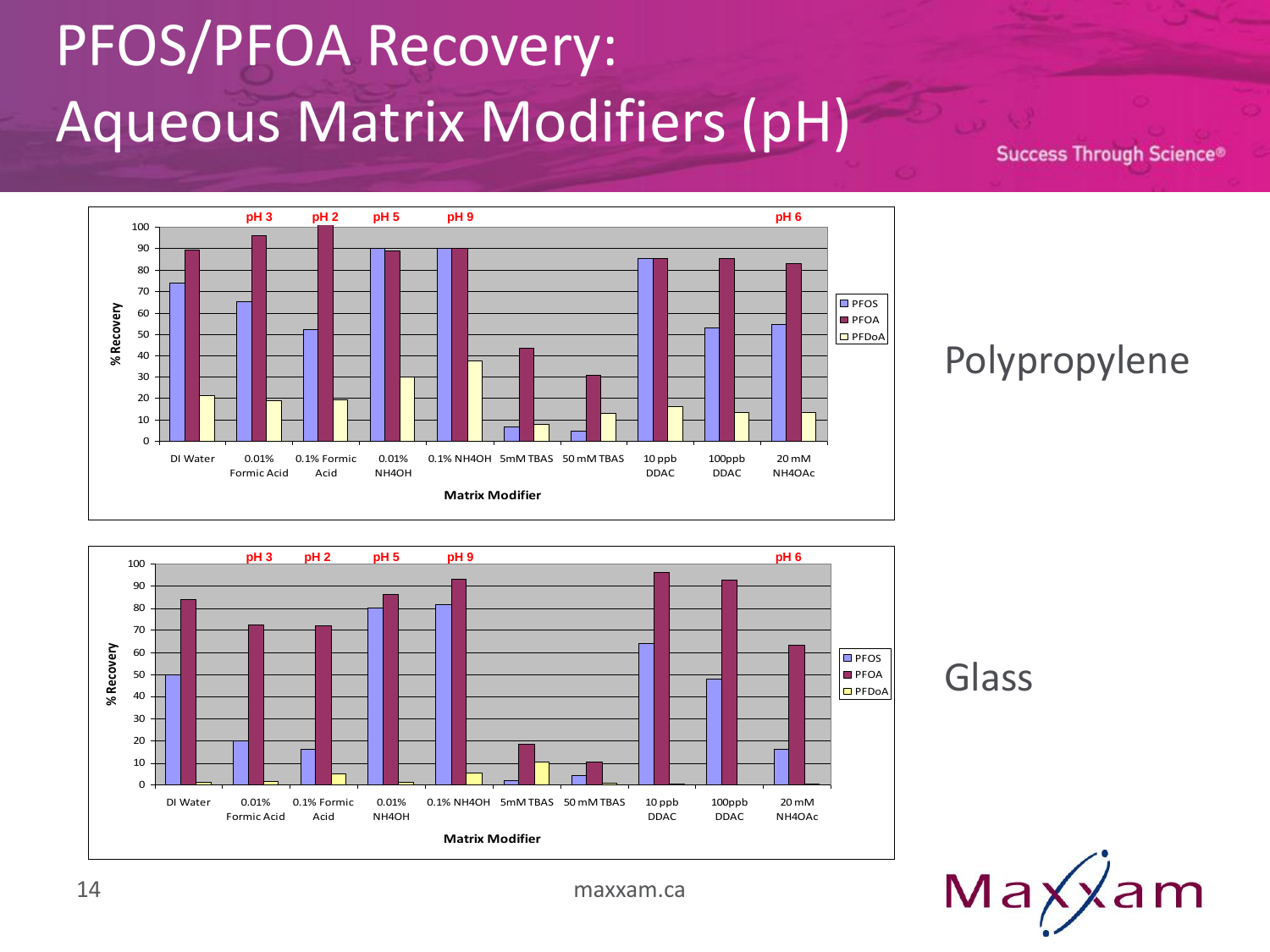# PFOS/PFOA/PFDoA Recovery: Organic Matrix Modifiers

**Success Through Science®** 



#### 0.0 10.0 20.0 30.0 40.0 50.0 60.0 70.0 80.0 90.0 100.0 DI Water<br>100% ACN 20% ACN 40% ACN 5% ACN 30% ACN 10% ACN 10% ACN 10% ACN 0.1% ACN in 5% ACN in 5% ACN  $\frac{1}{10}$  15% ACN in 1% ACN in 1% ACN in 0.1% NH4OH in 0.1% ACN in 0.1% ACN in 0.1% ACN in 0.1% ACN in 0.1% ACN in 0.1% **Matrix Modifier**<br>  $\frac{1}{20.0}$ <br>  $\frac{1}{20.0}$ <br>  $\frac{1}{20.0}$ <br>  $\frac{1}{20.0}$ <br>  $\frac{1}{20.0}$ <br>  $\frac{1}{20.0}$ <br>  $\frac{1}{20.0}$ <br>  $\frac{1}{20.0}$ <br>  $\frac{1}{20.0}$ <br>  $\frac{1}{20.0}$ <br>  $\frac{1}{20.0}$ <br>  $\frac{1}{20.0}$ <br>  $\frac{1}{20.0}$ <br>  $\frac{1}{20.0}$ <br>  $\frac{1}{$ **D** PFOS **PFOA D** PFDoA

#### Polypropylene

#### Glass

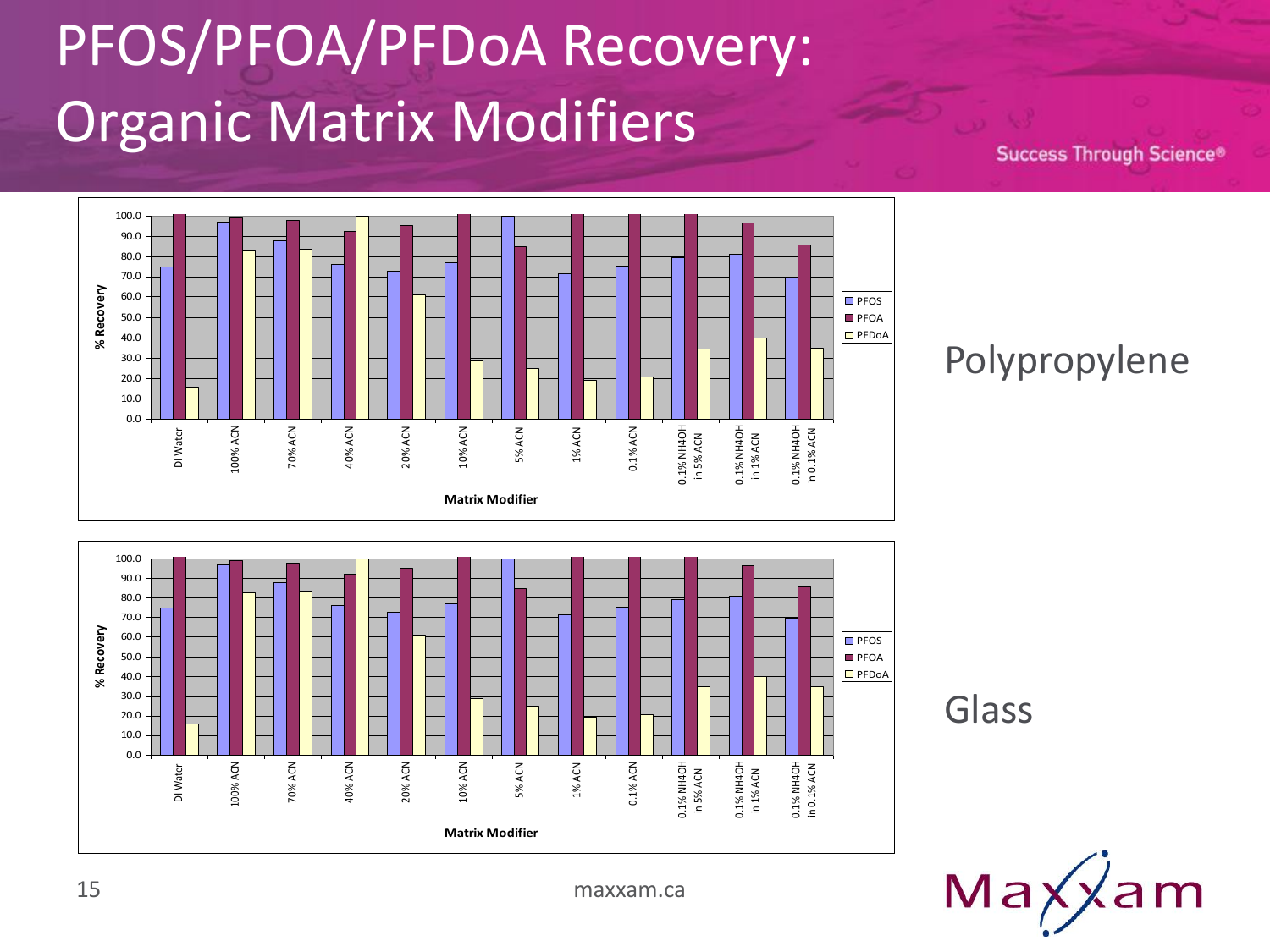# PFOS/PFOA/PFDoA Recovery: Time (SA/V Ratio ~ 20; HDPE)



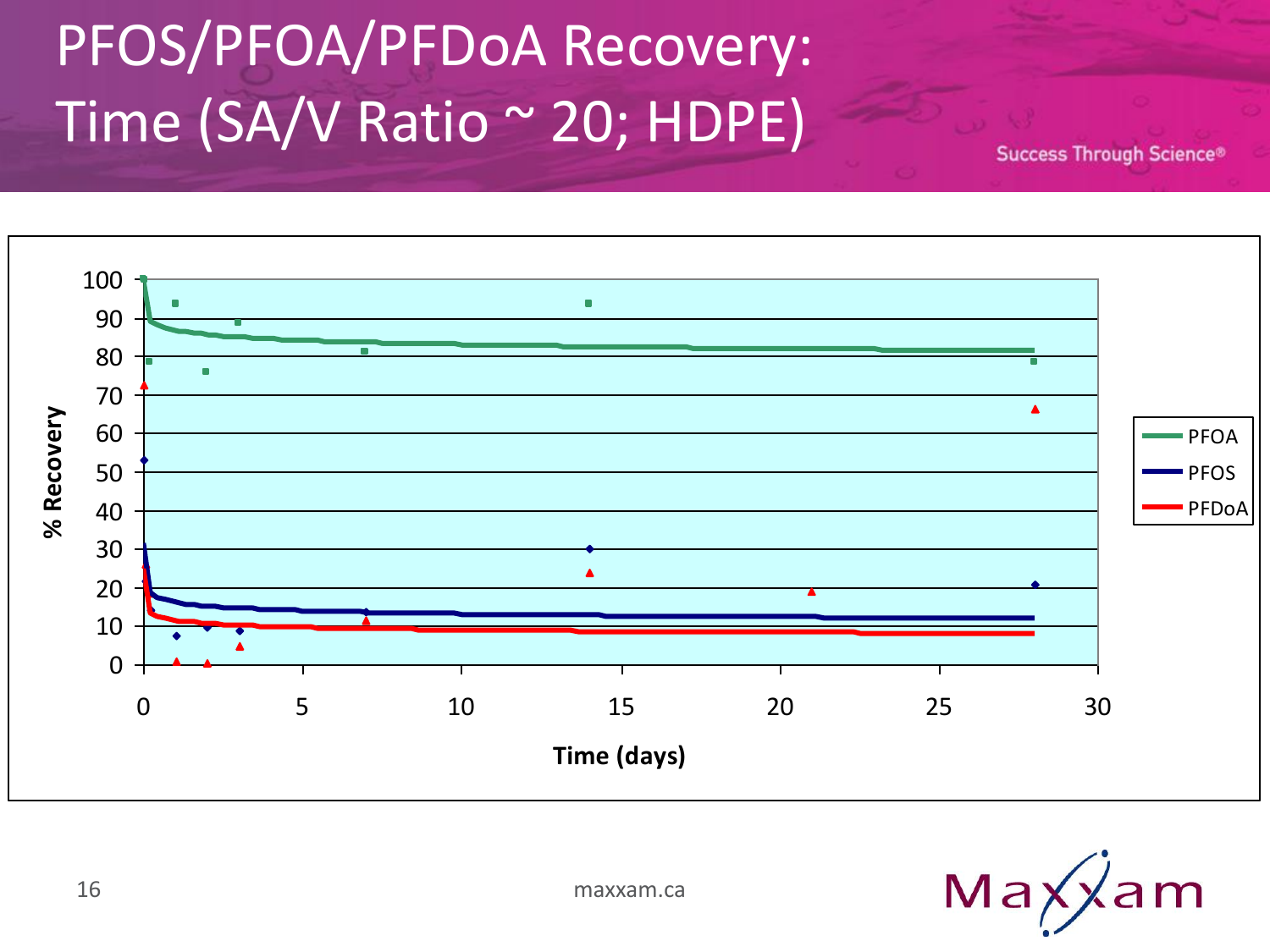# PFOS/PFOA/PFDoA Recovery: Time (SA/V Ratio ~ 20; Glass)



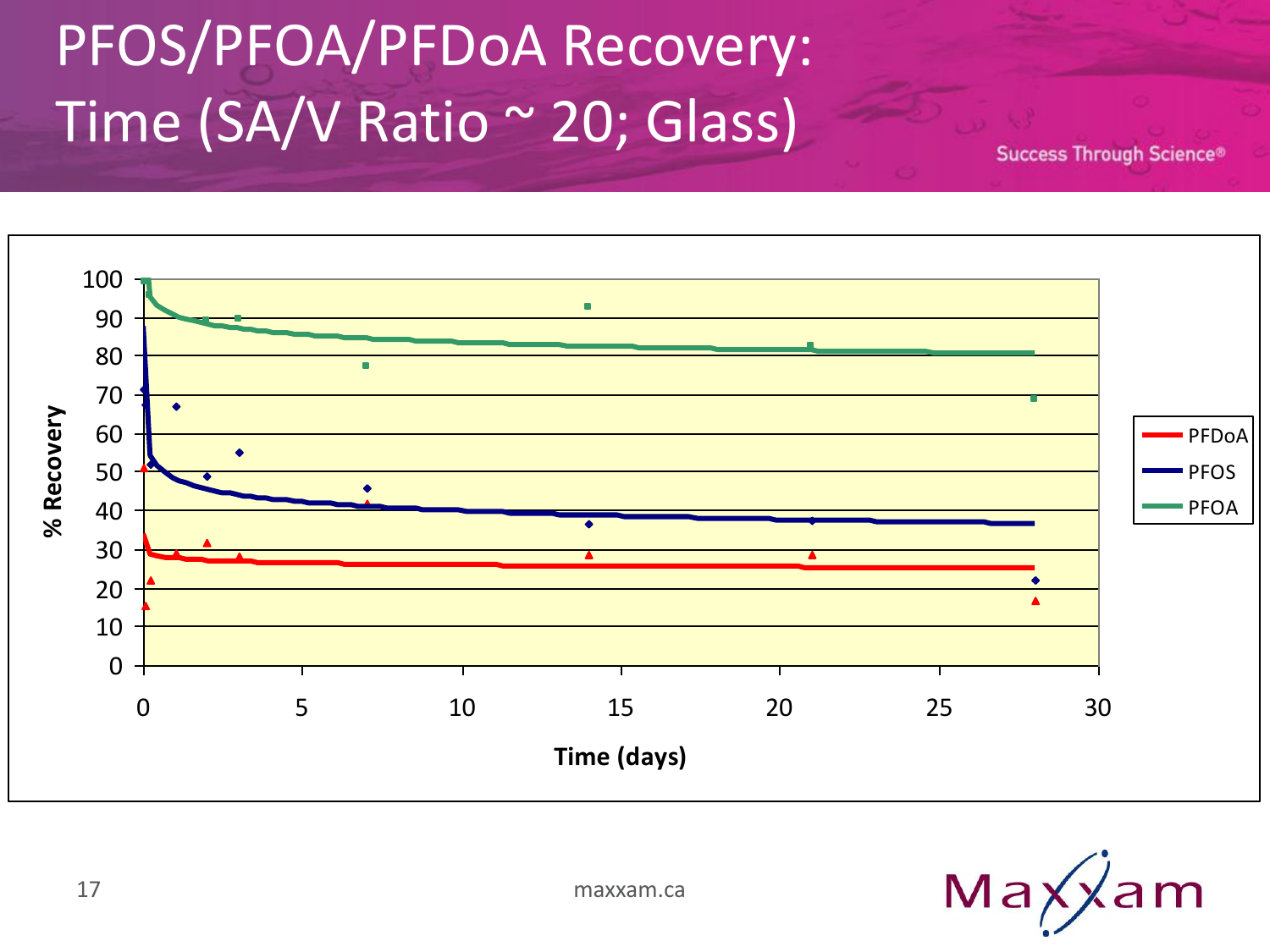# PFOS/PFOA/PFDoA Recovery: Time (SA/V Ratio ~ 0.5; HDPE)



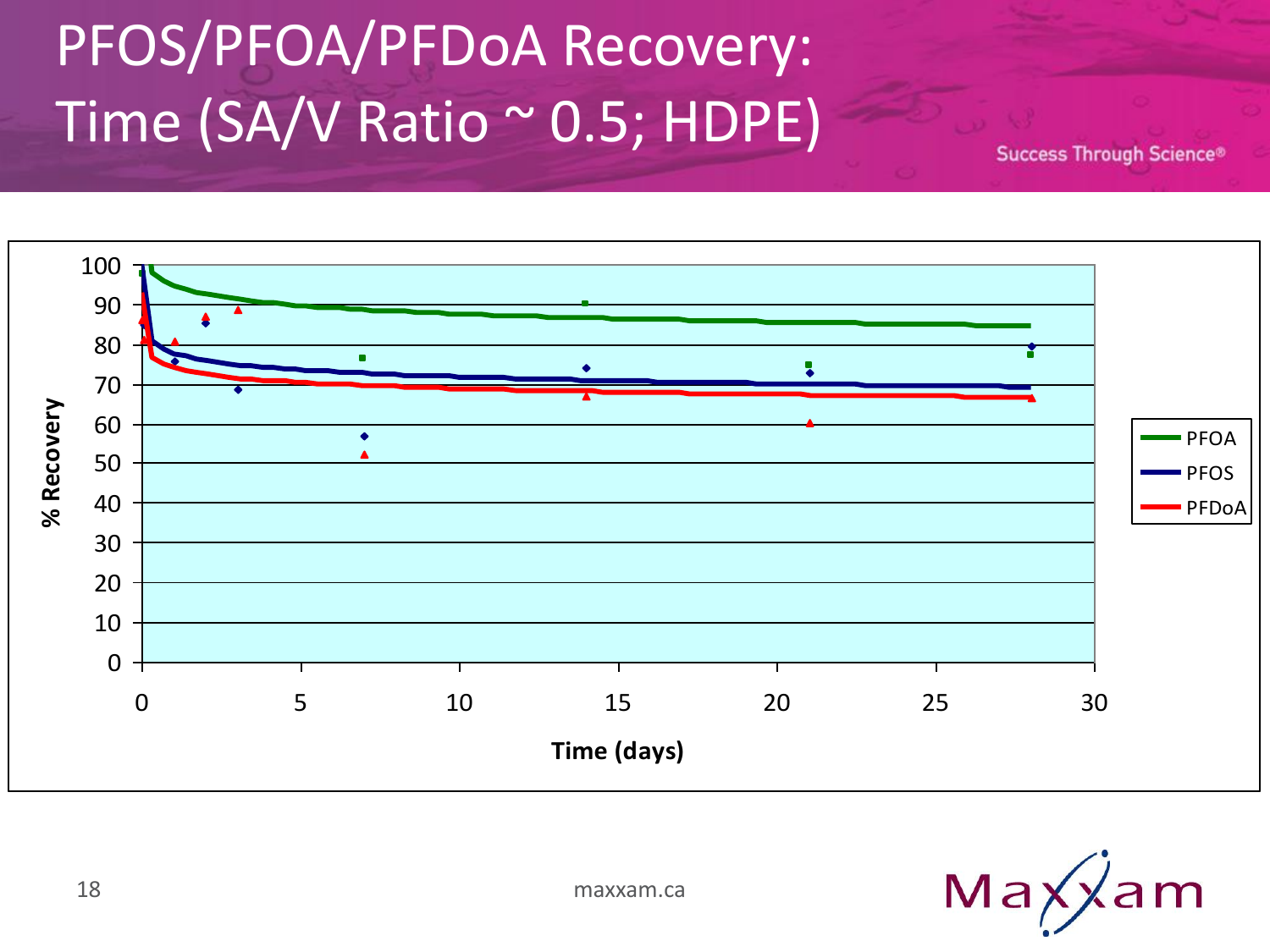# PFOS/PFOA/PFDoA Recovery: Time (SA/V Ratio ~ 0.5; Glass)



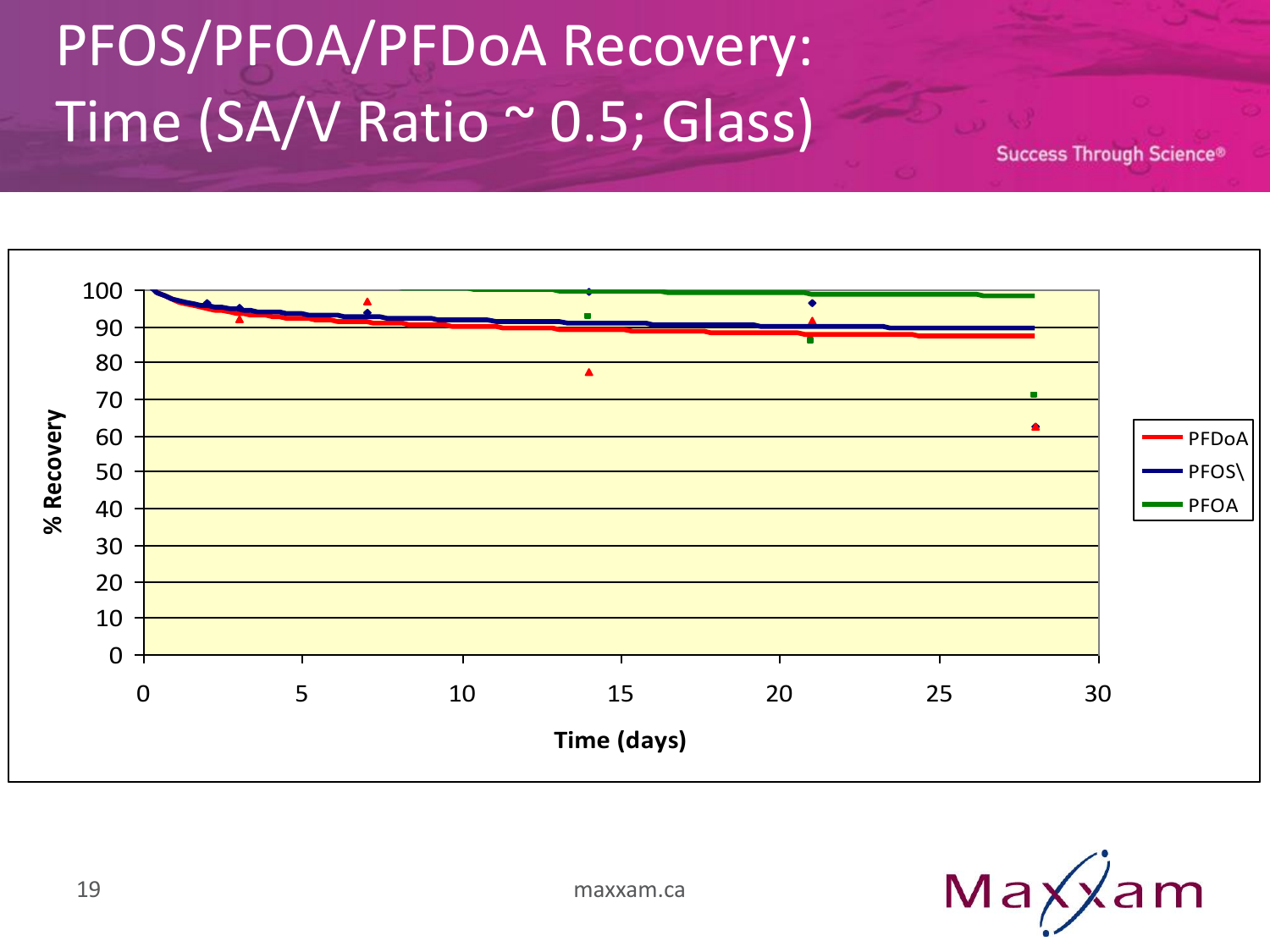

- Significant adsorption appears to be independent of sample container material
- Degree of adsorption appears to be dependent on molecular weight. Significant adsorption can occur for >C8 telomers
- Adsorption appears to be less significant with perfluorinated carboxylates relative to the perfluorinated sulphonates



**Success Through Science®** 

20 maxxam.ca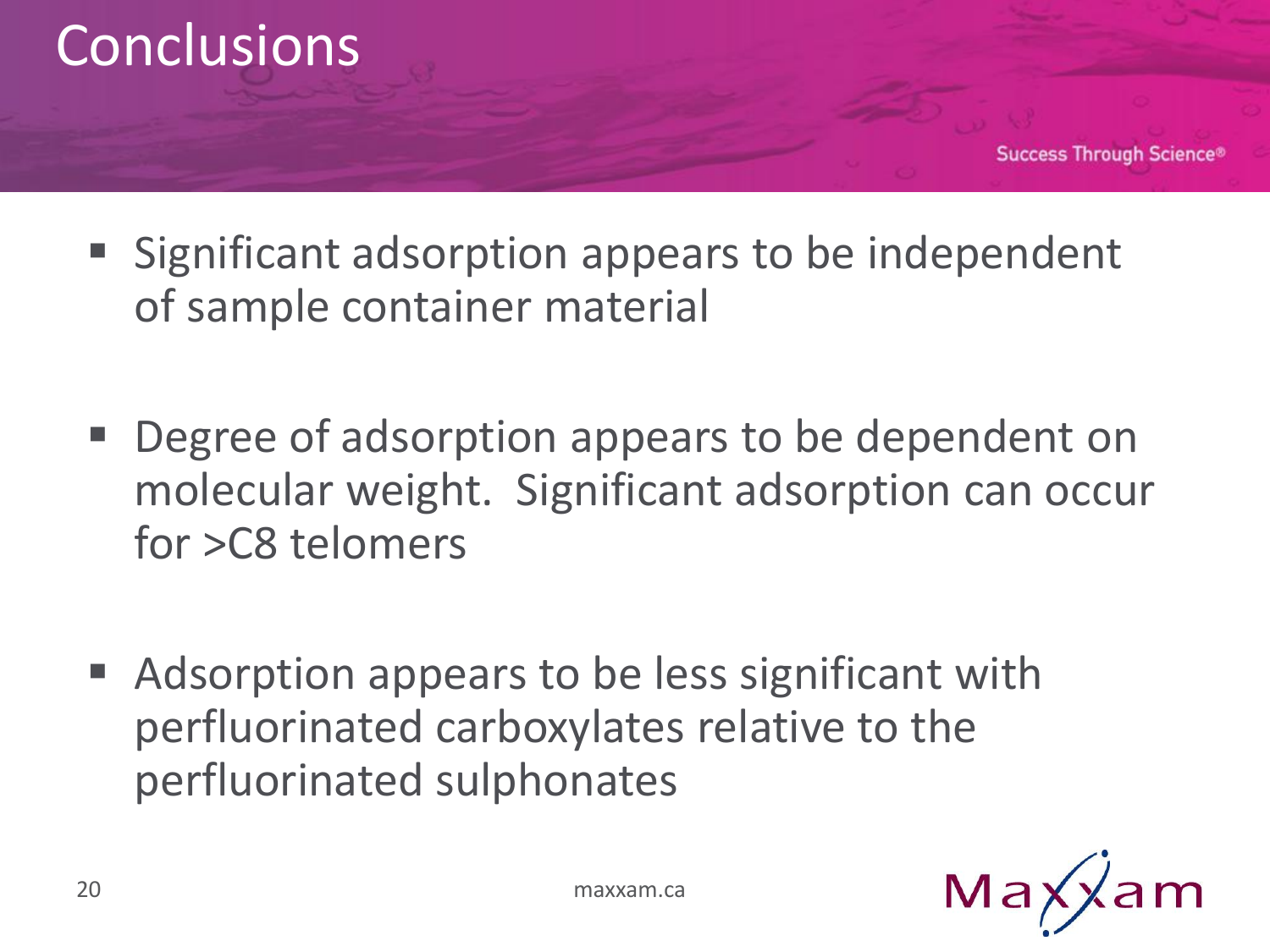#### **Conclusions**

- Addition of an organic matrix modifier/preservative decreases adsorption
	- Field
	- Laboratory
- **Surface area to volume ratio is an important** consideration in collecting samples

*(i.e. "fill the bottle completely)*

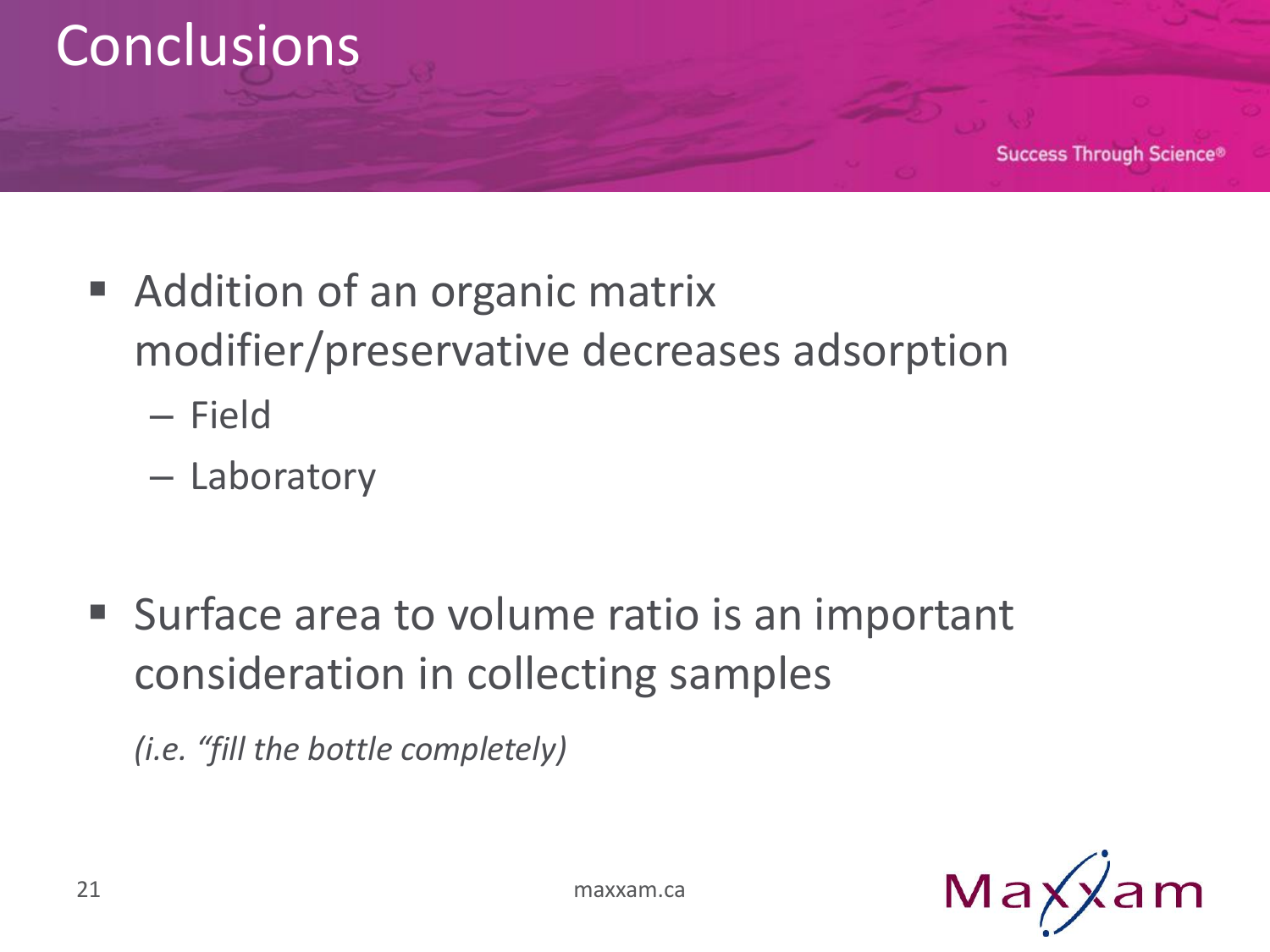

■ Adsorption underscores the importance and requirement for isotope dilution in PFC determinations

- **Minimize transfer of sample aliquots** (i.e. as much as is possible, avoid subsampling prior to addressing adsorption)
- Fill bottles completely

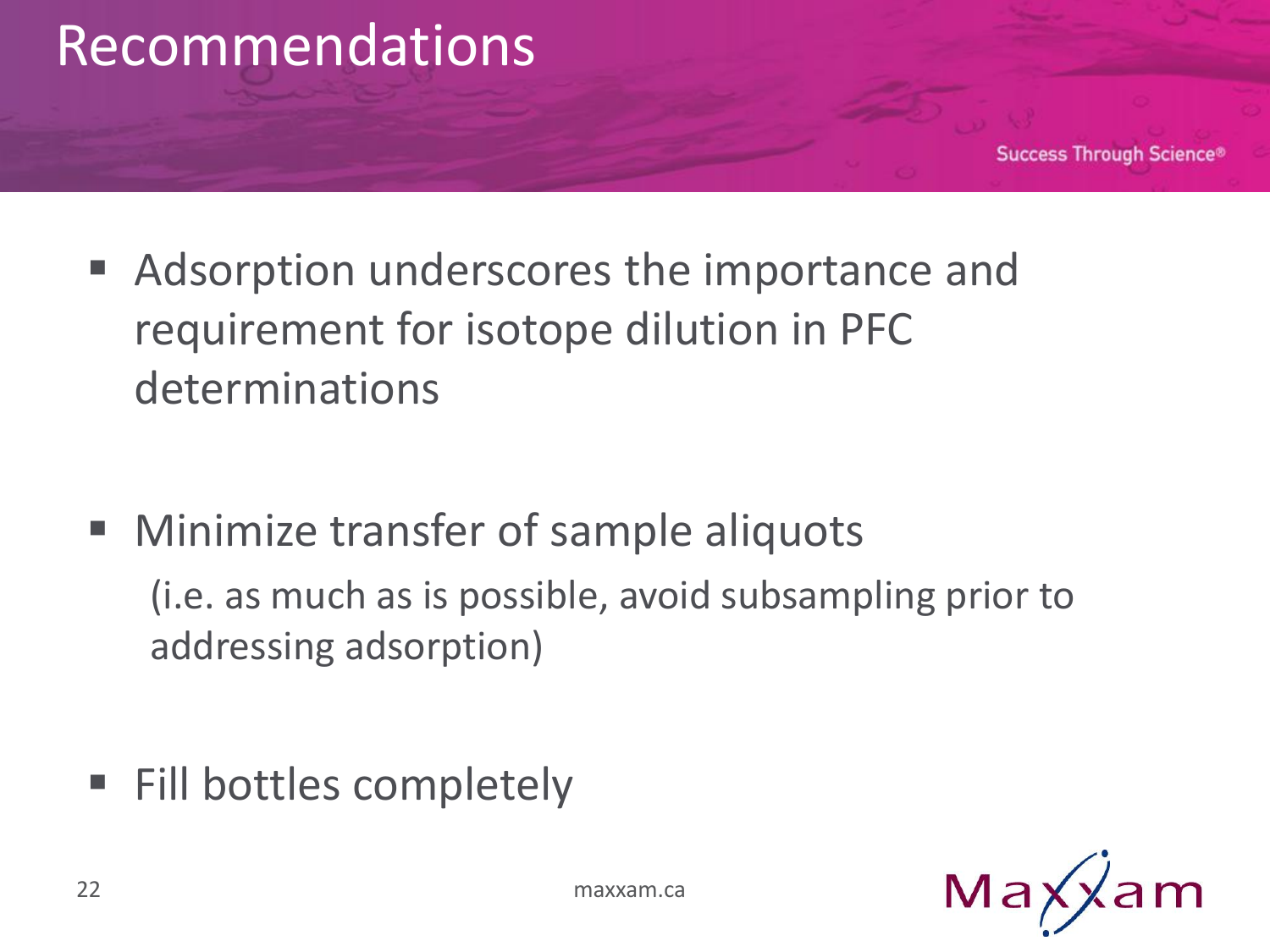

- Collect multiple smaller (100mL or less) bottles rather than 1-L
- Consider the addition of an organic preservative (e.g. ACN) to minimize adsorption